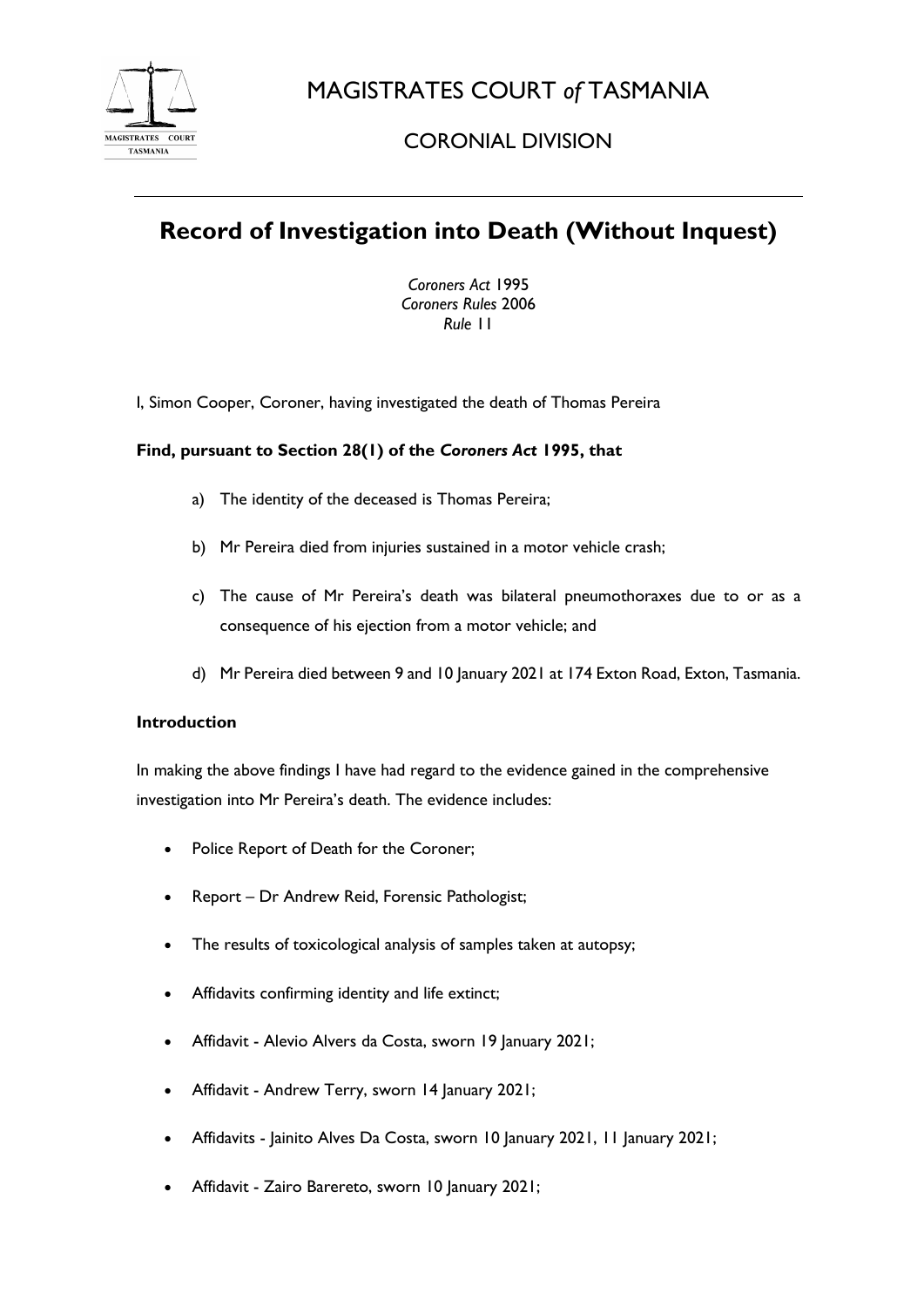- Records Ambulance Tasmania;
- Affidavit Mr Casey Perkins, Transport Safety and Investigation Officer, sworn I February 2021;
- Affidavit attending and investigating police officers; and
- Forensic and photographic evidence.

#### **Background**

Mr Pereira was born in in Maliana, East Timor on 14 January 1995. At the time of his death, he was aged 25 years, married and working as a seasonal worker for Tasmanian Berries Pty Ltd at Exton.

#### **Circumstances of Death**

During the evening of 9-10 January 2021, Mr Pereira, after having consumed alcohol and whilst not wearing a seat belt, lost control of a Volvo sedan on a gravel farm road. He was thrown from the vehicle, suffered massive injuries and died at the scene.

Mr Pereira's body was found the next morning. After formal identification, it was taken by mortuary ambulance to the Royal Hobart Hospital. At the RHH, experienced forensic pathologist Dr Andrew Reid examined his body. Dr Reid found that Mr Pereira had suffered multiple injuries of the head, face and chest. Of particular significance, and the direct cause of death, were bilateral pneumothoraxes.

Samples taken at autopsy were subsequently analysed laboratory of Forensic Science Service Tasmania. That analysis showed that the samples had a blood alcohol level of 0.119 g per 100 mL of blood. A blood concentration at that level alone has the potential impair driving performance significantly.

The vehicle that Mr Pereira was driving was subsequently examined by a Transport Safety and Investigation Officer, Mr Casey Perkins. Mr Perkins identified that the vehicle was noncompliant because of issues associated with insufficient tyre tread depth and the transmission range selector.

I am however unable to conclude that either or both of those vehicle deficiencies either caused or contributed to the happening of the crash.